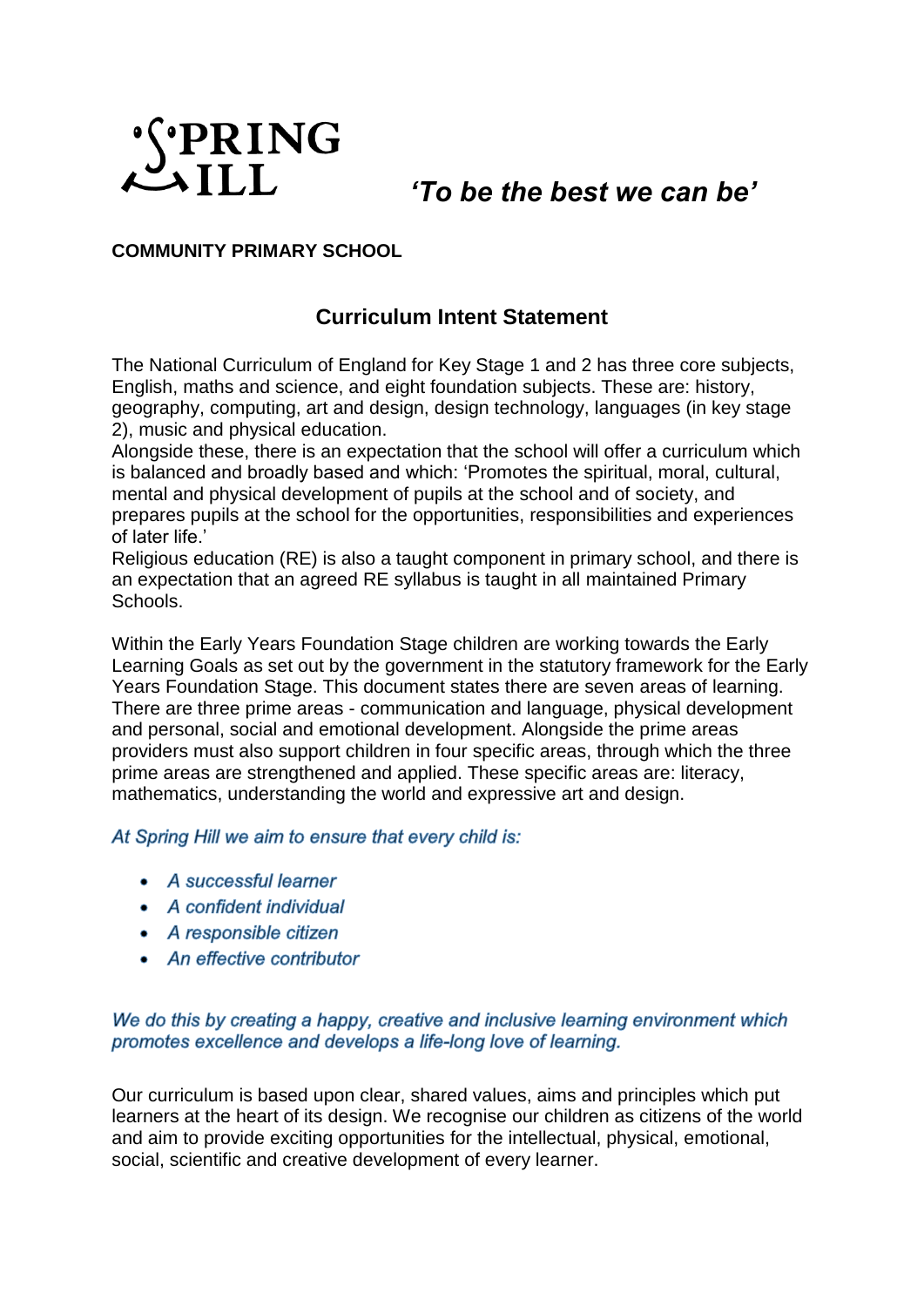Through our curriculum we want our children to be proud of their heritage, to be knowledgeable of the local community of Accrington, and how that is connected to Lancashire, Britain and the world. We will utilise the local environment and ensure that visits to other locations or visitors to the school enable the teachers at Spring Hill to deliver memorable learning experiences. In addition, through the teaching of the foundation subjects the key skills of the core subjects can be enhanced and further developed. At Spring Hill, we place a strong emphasis on sport and music so that our children learn the importance of keeping good physical and mental health as well as the emotional well-being that is brought about through exercise and music.

We began our curriculum journey back in 2018, with the introduction of themes for each term. Each theme centred on a specific text, chosen to engage and excite leaners. These themes were designed to enable children to see connections and develop skills and knowledge along broad themes. Subjects such as computing and design and technology enhance thinking skills and are key areas in professions such as engineering and those in the science arena. History, geography, RE and languages promote an understanding of where we come from as a nation and our place in the world, as well as teaching children enquiry skills and critical thinking which are crucial in many professions. Music and art and design enable children to be creative and develop skills in imagination, critical thinking and composition. These are tools that all children need to become rounded adults with high aspirations. Physical Education ensures that children are healthy, have a good understanding of teamwork, are given the opportunity to explore competitiveness in a positive manner and experience a wide variety of games, dance and gymnastics.

At Spring Hill, we give special thanks and praise to the following educational specialists whose work has supported us in our curriculum development:

Dr Debra Kidd, Jonathan Lear, Hywel Roberts, Dr Andrew Curran and Dave Keeling.

We were especially proud to host a joint 'Bringing the Curriculum to Life' conference with Debra, Jonathan and Hywel in November 2019 in Blackburn, which, for the staff at Spring Hill, was an opportunity to share our curriculum journey so far with colleagues from around the UK and Europe.

---------------------------------

As we move forward into the next phase of our curriculum development, our common pedagogical aims are to:

 **Further develop competencies for learning and life and a sense of hope in every learner.** We will do this through:

-Further embedding Kagan structures into lessons as well as introducing the Learning Power Approach into our CPD programme;

 **Build upon our existing work to promote speech and language through promoting the use of vocabulary within each subject.** We will do this by: